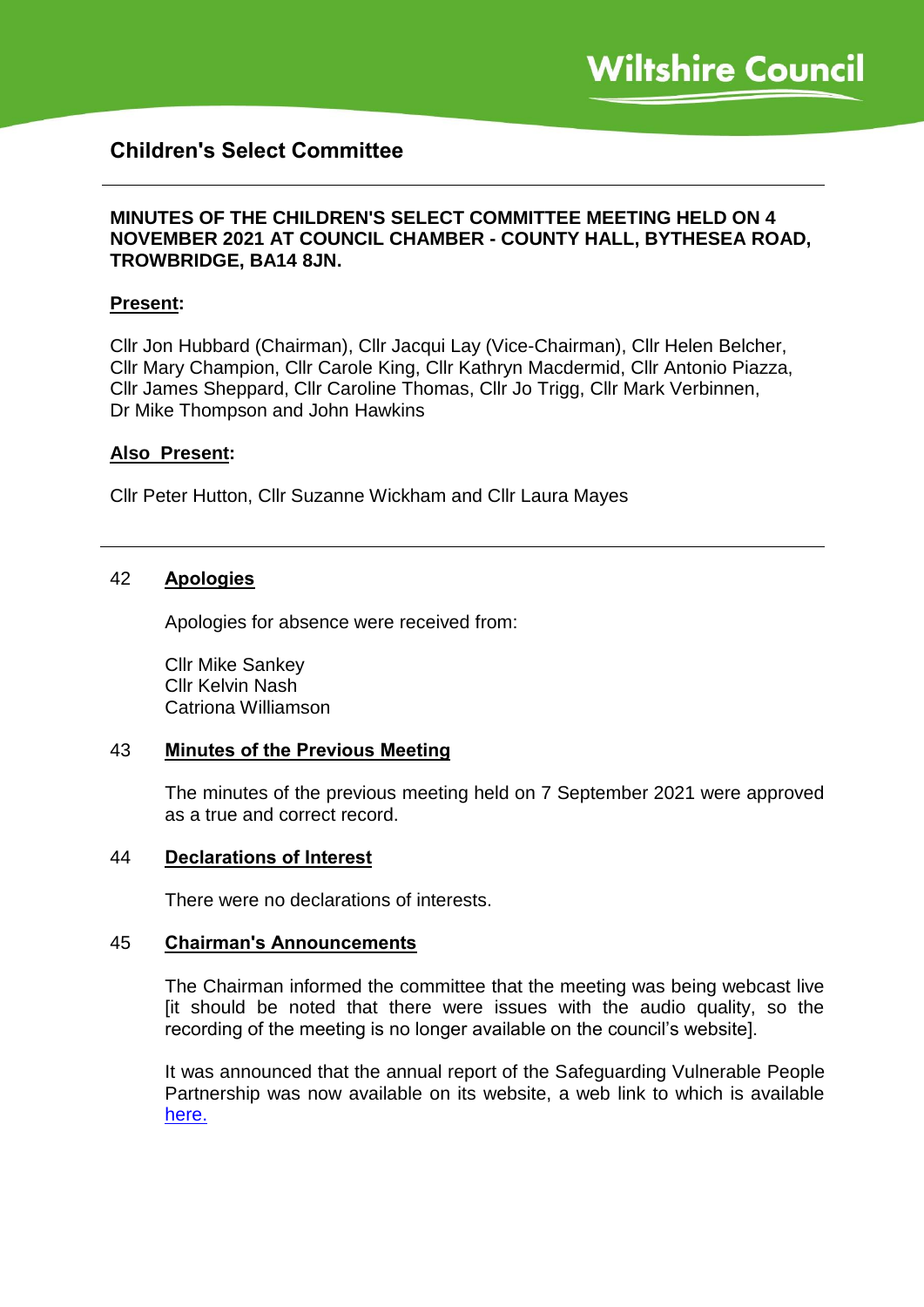The Chairman referred the committee to recent reports of PGL Centre Liddington being suspended by Ofsted, due to safeguarding concerns, but clarified that the facility did not come under the jurisdiction of Wiltshire Council.

### 46 **Public Participation**

No questions were submitted by the public.

#### 47 **Regular Updates**

The Chairman explained that written updates were available in the agenda pack and reminded members that they were welcome to submit questions in advance of the meeting.

### **47a Update from Wiltshire Youth Voice Representative**

Martin Davis, Director of Families and Children's Services, reported that agreement would be sought from the young people at the Meet the Leader session, on 5 November, to bring a Mental Health Action Plan to the committee.

Congratulations were offered by the committee given the success of the Mind of My Own app, as well as the new podcast launched by the Youth Voice team. In response to a question about the promotion of the app, the director noted that it was designed specifically for Children in Care, so not intended for wider circulation.

Cllr Laura Mayes, Cabinet Member for Children's Services, Education and Skills, explained that information had gone out to secondary schools before half term encouraging them to participate in the Wiltshire Youth Council. The Chairman then encouraged members to promote the scheme to secondary schools in their area.

### **47b School Ofsted Judgements**

In response to a question about what the Local Authority (LA) could do to support schools, Helean Hughes, Director of Education and Skills, encouraged members to join boards as school governors. The director also raised concerns about the potential withdrawal of the School Improvement Grant. The Chairman offered to write a letter on behalf of the committee. The Cabinet Member for Children's Services, Education and Skills stated that she would welcome the input of scrutiny on the issue. The committee signalled that they were happy for the Chairman to write the letter and there were no objections.

Officers noted that Ofsted judgements that had been published too late to be included at a meeting could be bought to future meetings to ensure that all results were considered by the committee.

### **47c DfE Changes - Update from Department for Education**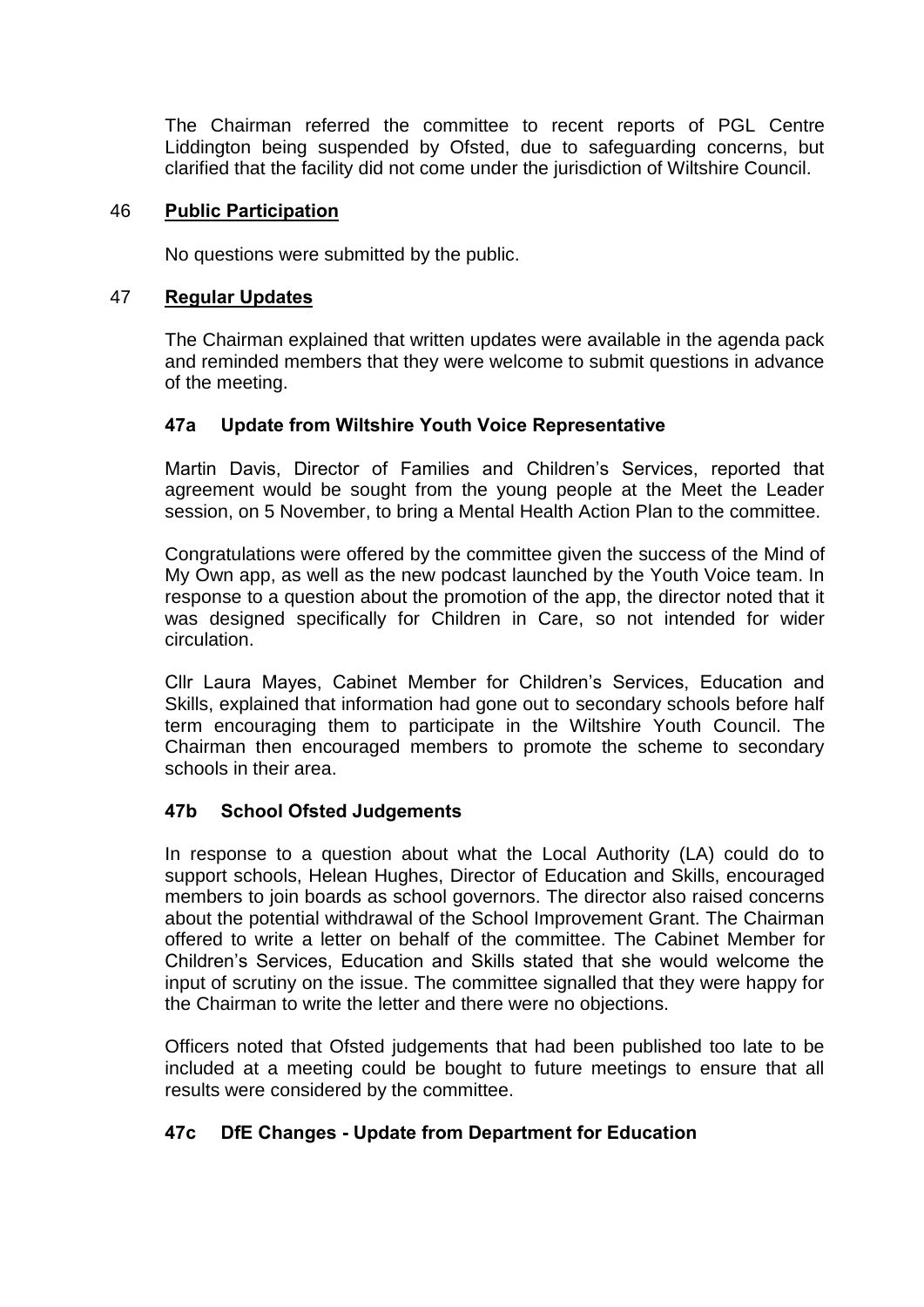It was reported that the new National Tutoring Programme would offer a different approach to previous programmes and an evaluation was underway to access how take-up could be improved.

Given the rural nature of the county, concerns were raised about children missing out learning delivered through super-fast broadband if they had a restricted internet connection. Similar concerns were expressed about limited transport connectivity impacting the transition of year 11 students to further education, employment or training. Officers offered to provide further information about the broadband quality as well as specific guidance for rural areas in helping post-16 transition.

It was noted that a number of schools had taken advantage of grant funding allowing senior school leaders to learn more about how to support health and wellbeing. The Director of Education and Skills noted that this was a useful step but needed to be supported by a range of other measures.

#### 48 **Business Plan 2022-32 Update**

The Cabinet Member for Children's Services, Education and Skills confirmed that she would review opportunities for further scrutiny before the document was bought to Full Council.

#### 49 **Covid-19 Impact Update**

Martin Davis, Director of Families and Children's Services, provided an update about the impact of the pandemic on his department. Points made included:

• On a national level LAs had seen a significant increase in the number of referrals, but this had not been replicated in Wiltshire, or other good or outstanding LAs.

• The director emphasised the importance of winter planning as latent demand was coming through more slowly than expected, with the number of referrals rising slowly.

• Cases were on average more complex than those received pre-pandemic, with children subject to a Child Protection Plan being on them for longer than was previously the case.

• The number of individual referrals had increased and there was greater workload for drug and alcohol services.

• It was noted that recruitment and retention remained a focus and that there were relatively high vacancy rates in certain teams. Wiltshire was in competition with other LAs for experienced staff, but a recruitment programme was in place.

• The director reported that fostering placements had been successful, but the limited number of local places had meant that children had to be placed further from home, which, in turn, increased pressure on budgets.

During the discussion, the points made included:

• Lucy Townsend, Corporate Director of People, reported that Wiltshire had led the South West in its bid for Build Back Better Funding. Wiltshire was also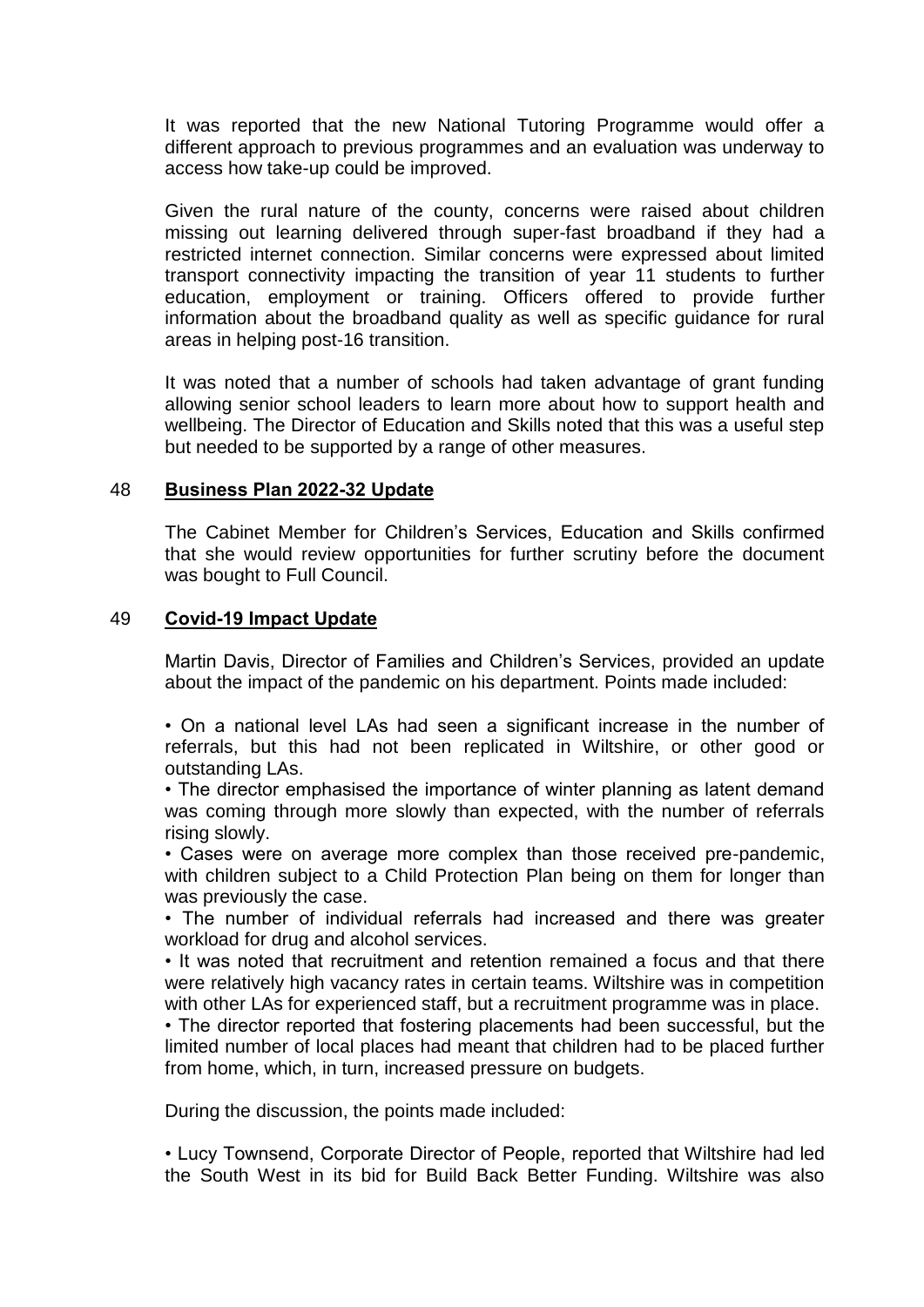working alongside other LAs in the region on child sexual exploitation, safeguarding and the lessons learned from the pandemic.

• It was reported that staff were working from home unless it was deemed essential for them to be in the office.

• Members raised concern about the reasons behind the low numbers of referrals and asked why latent demand was not coming through as predicted. Martin Davis, Director of Families and Children's Services, explained that the number of referrals had fallen as low as 270 in November 2020, so the Safeguarding Vulnerable People Partnership had conducted a review. He reassured members that a large amount of work had gone into early intervention to ensure that cases did not escalate to a more serious level and that Wiltshire's figures were similar to other good and outstanding LAs.

• In response to a question about the trend over the most recent quarterly figures, the director explained that there was a seasonal variation in figures. He then offered to provide statistics showing the performance of Wiltshire when compared to other good and outstanding authorities and that these would be included in the fortnightly updates.

• Analysis had shown that the key drivers of referrals were similar to those before the pandemic, including mental health, drug and alcohol related issues.

• The Director of Education and Skills confirmed that Covid-19 rates in Wiltshire were above the English average. It was reported that Public Health had risk assessed 189 settings and that plans were in place to complete the vaccination roll out in schools by the end of November. Other measures had also been taken to reduce mixing between students, such as a halt to school assemblies.

• It was reported that there had been a significant rise in the number of referrals relating to home schooling last year, with number of children being home schooled in Wiltshire peaking at 779, but numbers had since reduced to 740.

• In response to a question about the roll out of CO2 monitors it was explained that the roll out to special schools had gone well and it was expected that delivery to mainstream schools would start later in the month.

• Members were reassured that the Medical Needs Education and Reintegration Service were on hand to support pupils suffering from long Covid.

#### **Resolved**

- **1. To thank officers for the update provided and ask for a similar update at the January meeting, if still relevant at that time.**
- **2. For social care figures and current case rates to be included in the next agenda if possible.**
- **3. For officers to include the percentage of Child Protection plans for good and outstanding authorities in the performance monitoring report to be presented at the January 2022 meeting (as this are the figures that provide reassurance that Wiltshire's Child Protection numbers are not worryingly low, despite being lower than statistical neighbours and national average).**

#### 50 **Getting to Outstanding**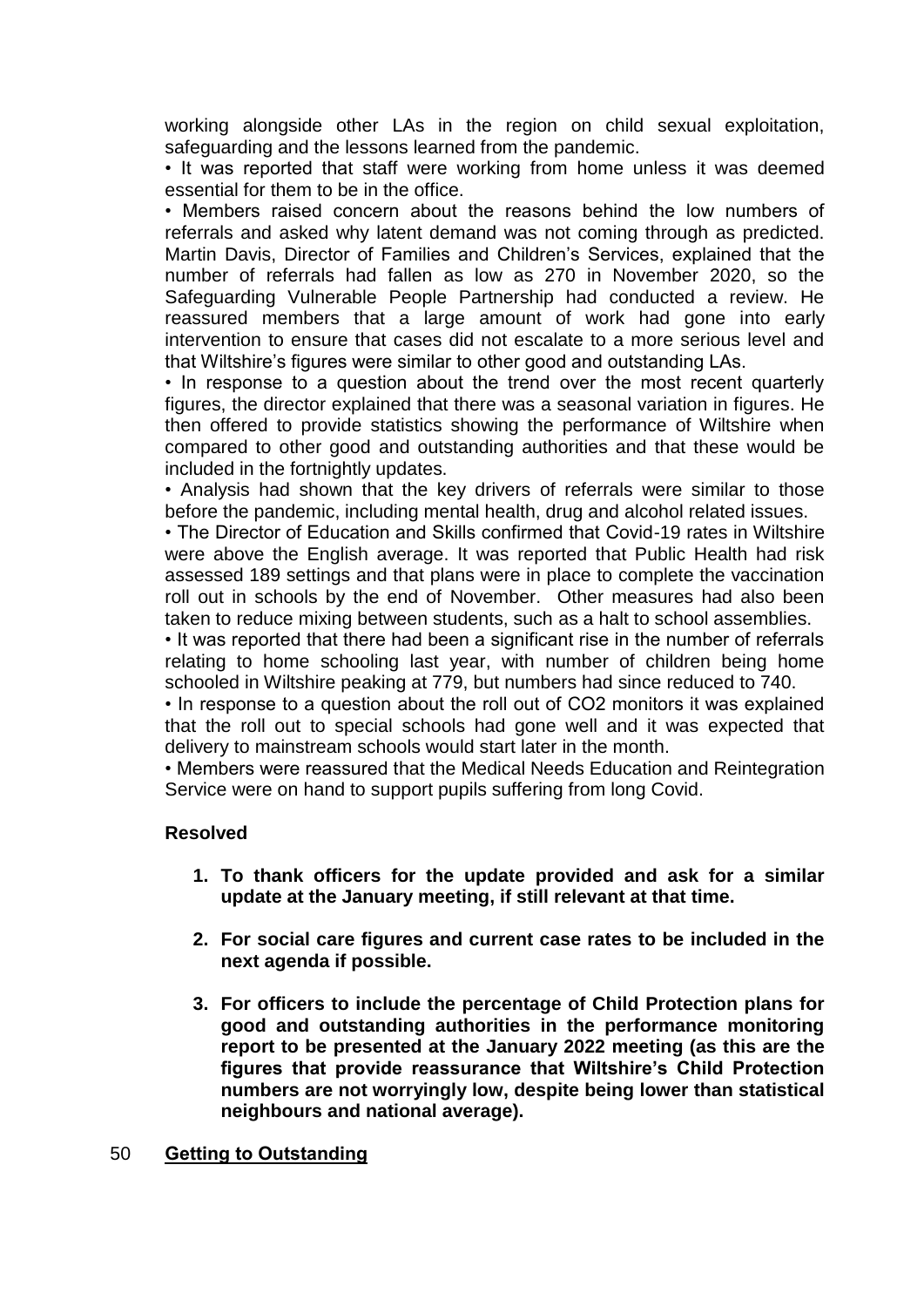Martin Davis, Director of Families and Children's Services referred the committee to the report starting on page 31 of the agenda pack. The report contained the findings of the 2019 Ofsted inspection of Children's Social Care Services, which found the LA to be good in all areas. The director then provided further details about the progress made towards meeting the five key recommendations identified to make Wiltshire an outstanding LA, one of which was to raise community awareness of private fostering arrangements. Examples of the steps taken towards meeting this goal included benchmarking community and fostering arrangements against other LAs, as well as greater emphasis on working with partners, such as schools, sports clubs and the military.

Referencing page 41 of the agenda pack, the director highlighted the improvements made between 2018/19 and the first quarter of 2021. He explained that extensive auditing had been carried out. Nominated practice leaders were sitting alongside social workers to learn at source. The level of audit activity had not only helped to provide reassurance about the quality of service being delivered but had also given the opportunity to embed the lessons learnt and identified those areas in need of further development. Areas of continued development included working with younger fathers, in particular those with care experience, to ensure that they receive additional support.

During the discussion points made included:

• Members thanked the director for his update and commended his passion for supporting families. They also took the opportunity to praise social workers at the council and to recognise the improvement to the service since 2012.

• It was noted that Wilshire was the only LA allowed to introduce a fifth category of abuse in Contextual Safeguarding. Wiltshire's Contextual Safeguarding pilot had run for three months from August and there was a possibility that it could be extended.

### **Resolved**

- **1. To thank the director for the update.**
- **2. To receive an update on the progress made at a future meeting.**
- **3. To hold a briefing before the meeting to allow an in depth look at the topic.**

Cllr Caroline Thomas joined the meeting at 12:26pm.

### 51 **Corporate Parenting Panel - Annual Report**

The Chairman, in his capacity as Chair of the Children's Select Committee's standing task group, presented the task group's findings following its consideration of the draft annual report of the Corporate Parenting Panel. It was reported that 13 out of 16 of the task group's recommendations were implemented and, as a result, amendments made to the report before it was presented to Full Council. The committee was then invited to note the finalised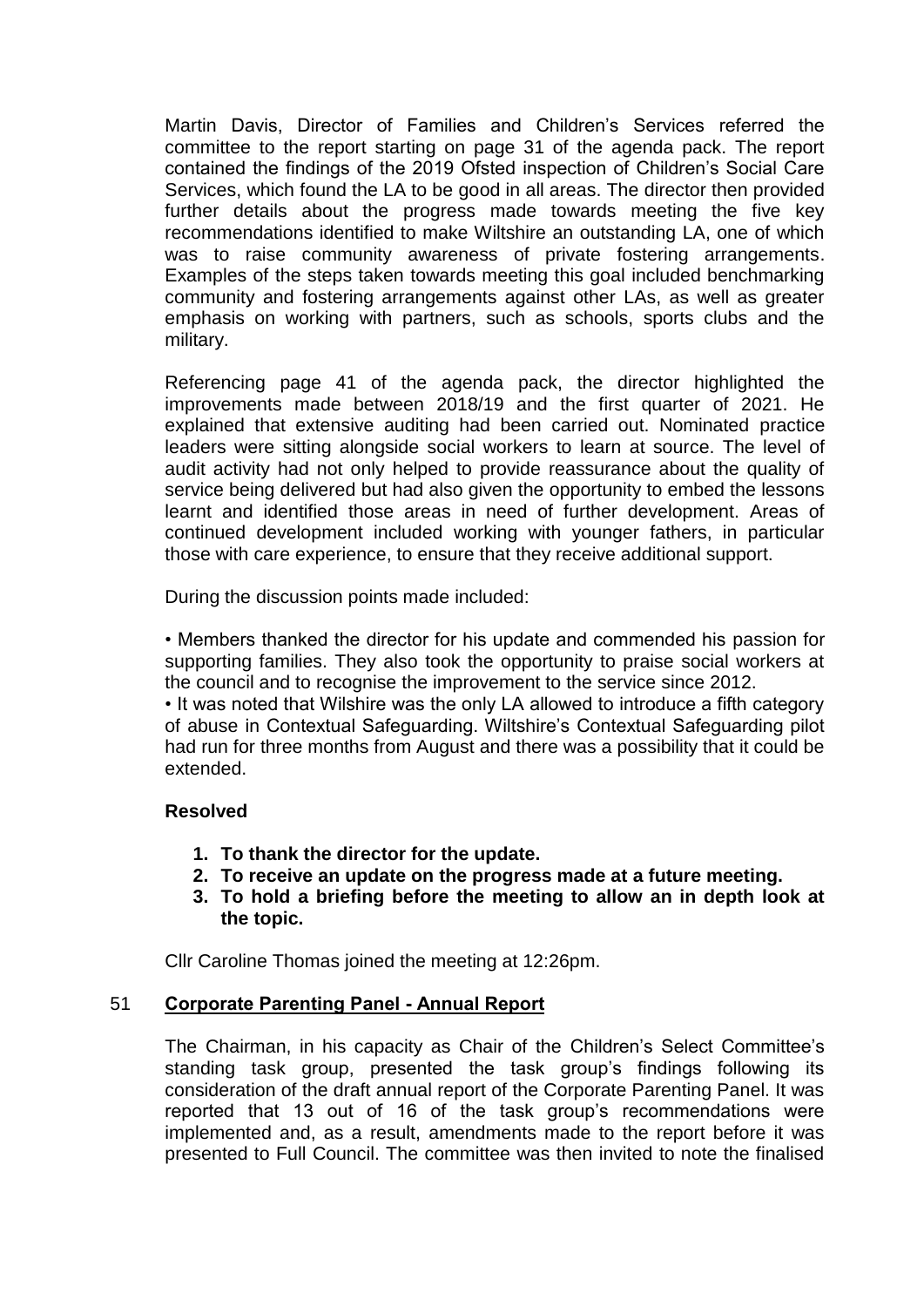Corporate Parenting Panel report as considered by Council on 19 October 2021.

Cllr Peter Hutton, Chairman of the Corporate Parenting Panel, thanked members for acknowledgement of the report at Full Council. He endorsed the four conclusions of the task group's report and emphasised the importance of providing stable placements for children.

### **Resolved**

### **To note the report of the Corporate Parenting Panel and the findings of the standing task group.**

### 52 **Traded Services**

Head of Traded Services, Paul Redford, explained that, due to the commercially sensitive information included in the full Traded Services Report 2020-21, an edited version was being presented to the committee. He noted that the pandemic had presented a unique challenge over the last year. Services were now being delivered in ways that had not been possible a few years ago and, as a result, they were able to reach a wider audience. In order to meet changing needs, they were in the process of redesigning the service to better align it to the available trading opportunities. The Head of Traded Services welcomed further engagement with scrutiny and suggested that the full report be bought to the standing task group of the committee so that confidential information could be considered.

During the discussion the following points were made:

• Members welcomed the report and praised it as a forward-looking document.

• In response to questions about funding arrangements for both LA and non-LA schools, the Head of Traded Services noted that they had a fixed pricing structure, but they were able to adapt to support struggling schools. He reassured members that any income raised was reinvested back into services.

• When asked about the key challenges facing the service the officer explained that both schools and the council faced budgetary pressures, so it was important for Traded Services to provide a quality and cost-effective service. It was noted that the service faced market competition but that they were well regarded and had managed to tempt back schools previously using commercial alternatives.

• Questions were asked about how the expansion of the service in areas with poorer internet connectivity. The Head of Traded Services reported that over 1,200 digital devices were distributed throughout Wiltshire in 2020-21 in addition to the Digital Drive campaign. It was explained that Wi-Fi dongles were available to help homes with poor internet connectivity but that take up had been limited.

• The Cabinet Member for Children's Services, Education and Skills, stated that she valued the service as it maintained strong links between all schools and the LA. Members echoed these comments, praising the service for retaining skills within the authority.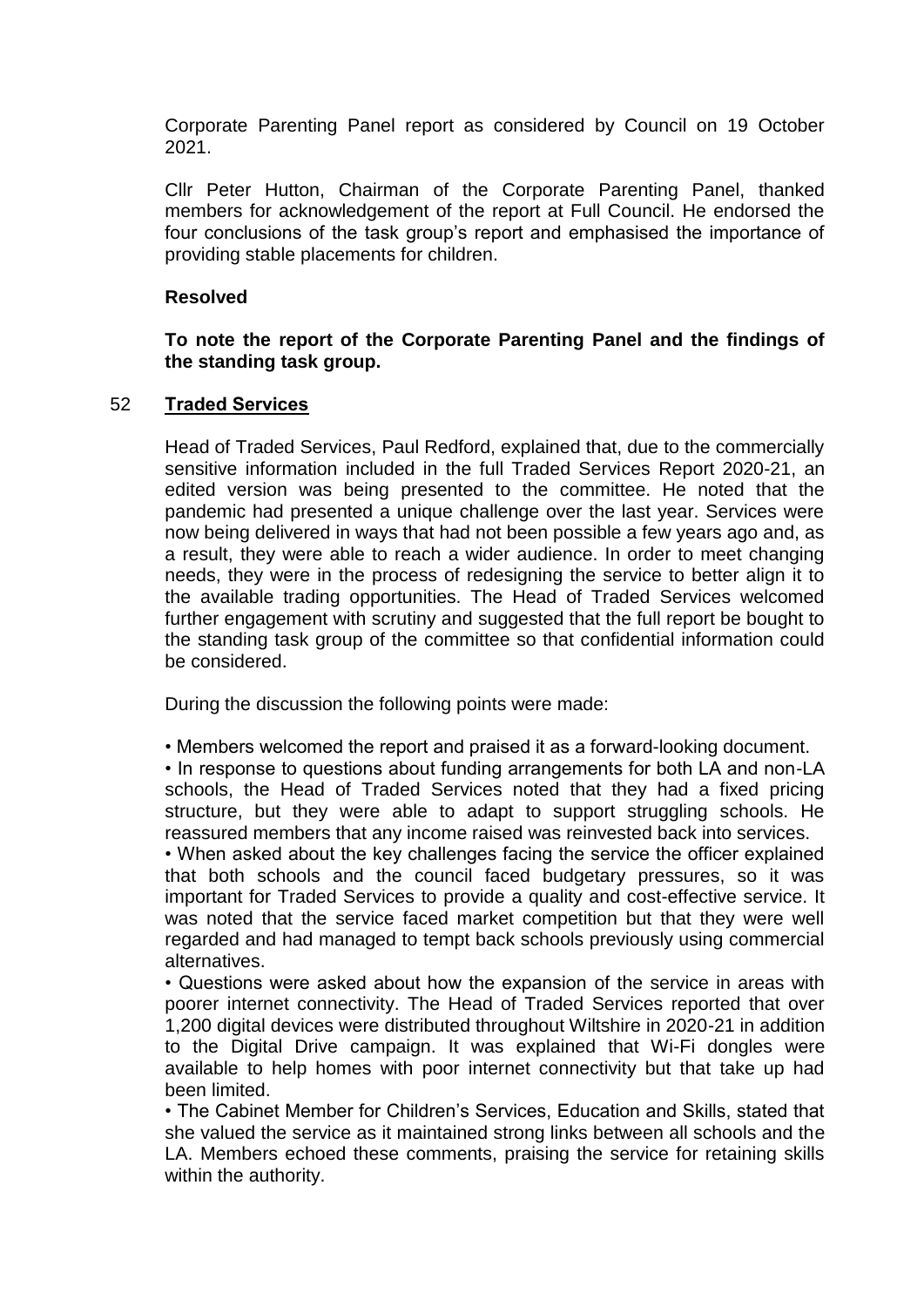### **Resolved**

- **1. For the full Traded Services report to be presented to the standing task group as soon as feasible.**
- **2. For the findings of the standing task group to be presented to the committee at its next available meeting.**
- **3. For a briefing to be presented to the committee on Traded Services outlining the services included and how councillors can make sure schools (and businesses) aware of it and of Right Choice.**

### 53 **Task Group and Board Representative Updates**

Cllr Carole King provided a verbal update about the findings of a rapid scrutiny exercise looking at the provision of accommodation for young people during their transition from childhood to adulthood. She reported that the group had met senior officers and executive members to discuss the issue on 27 October 2021. Overall, the group were reassured the council has support mechanisms in place to allow people to have a successful transition and that there was a range of accommodation available. However, there was a recognition that there should be more and more varied accommodation for those with SEND needs. As such, the group welcomed that SEND housing needs would be included as part of the council's wider accommodation strategy.

Cllr King detailed the group's provisional recommendations that the Children's Select Committee:

- Receives the relevant parts of the draft accommodation strategy for consideration at the appropriate time.
- Subsequently receives updates on progress if appropriate.
- Continues to monitor the data on care leaver accommodation provided in the Corporate Parenting annual report.

During the discussion the points made included:

• Members thanked Cllr Carole King, lead member of the rapid scrutiny exercise, for the update and praised the scope of the work carried out.

• It was noted that the formal report would come to the next meeting and recommendations would be sent to the relevant cabinet member.

• Members stated that they would welcome further statistics about the unmet need for SEND accommodation ahead of consideration of the formal report.

• The Cabinet Member for Children's Services, Education and Skills, stated that she was grateful for the work carried out by the rapid scrutiny. She reassured members that council staff worked hard to find a placement that was right for each individual and emphasised that the findings showed that there could be no such thing as a one size fits all approach.

### **Resolved**

**To note the interim findings of the rapid scrutiny exercise.**